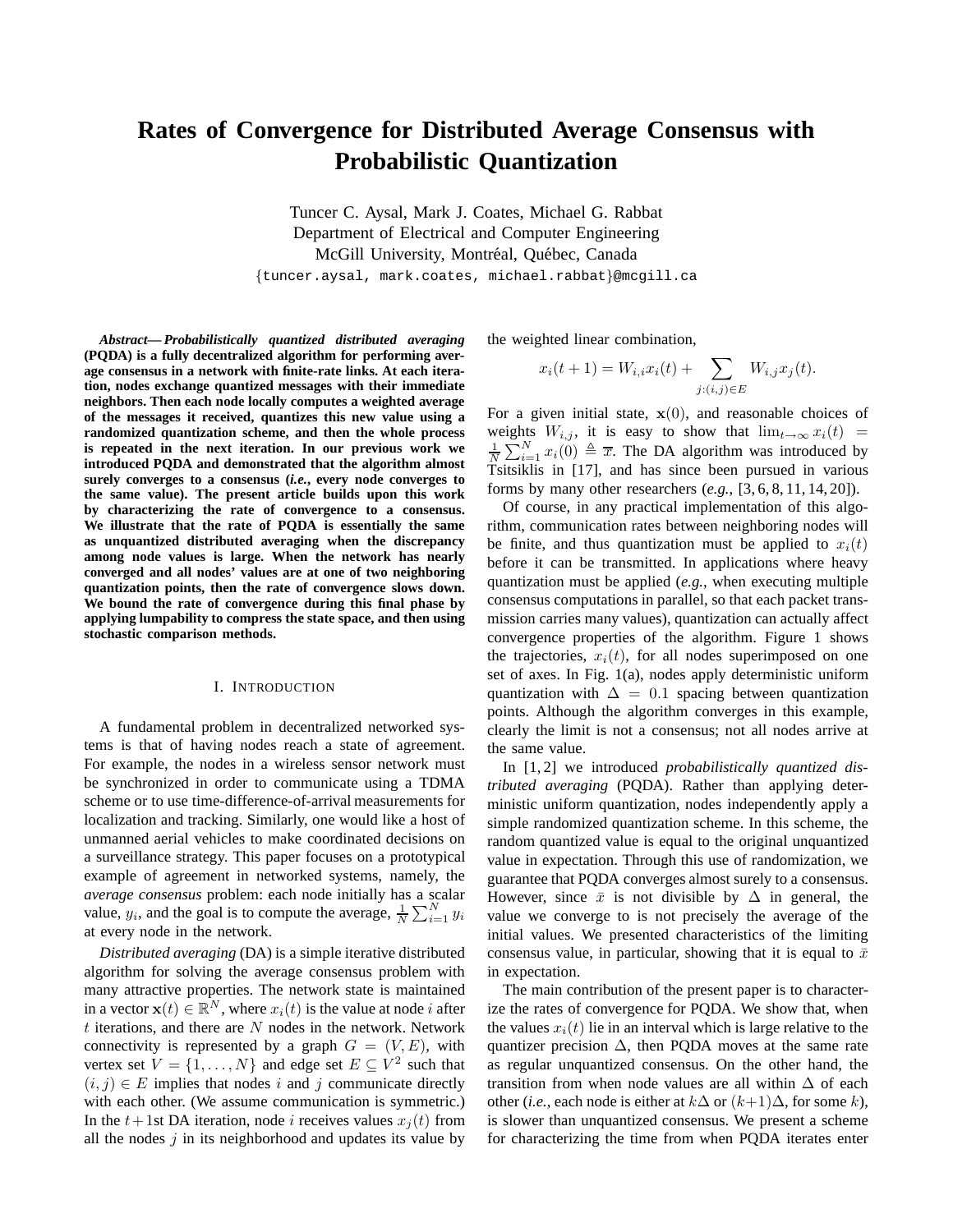

Fig. 1. Individual node trajectories (*i.e.*,  $x_i(t)$ ,  $\forall i$ ) taken by the distributed average consensus using (a:) deterministic uniform quantization and (b:) probabilistic quantization. The number of nodes is  $N = 50$ , the nodes' initial average is  $\bar{x} = 0.85$ , and the quantization resolution is set to  $\Delta = 0.1$ . The consensus value, in this case, is 0.8.

this "final bin" until the algorithm is absorbed at a consensus state.

The remainder of the paper is organized as follows. Section II describes the probabilistic quantization scheme employed by PQDA. Section III formally defines the PQDA algorithm and lists fundamental convergence properties. Section IV explores rates of convergence when the node values are far from a consensus, relative to the quantization precision ∆. Section V presents our technique for characterizing convergence rates when all nodes reach the "final bin" and are within  $\Delta$  of each other. We conclude in Section VI. Before proceeding, we briefly review related work.

## *A. Related Work*

While there exists a substantial body of work on average consensus protocols with infinite precision and noise–free peer–to–peer communications, little research has been done introducing distortions in the message exchange. In [12], Rabani, Sinclair, and Wanka examine distributed averaging as a mechanism for load balancing in distributed computing systems. They provide a bound on the divergence between quantized consensus trajectories,  $q(t)$ , and the trajectories which would be taken by an unquantized averaging algorithms. The bound reduces to looking at properties of the averaging matrix W.

Recently, Yildiz and Scaglione, in [22], explored the impact of quantization noise through modification of the consensus algorithm proposed by Xiao and Boyd [21]. They note that the noise component in [21] can be considered as the quantization noise and they develop an algorithm for predicting neighbors' unquantized values in order to correct errors introduced by quantization [22]. Simulation studies for small  $N$  indicate that if the increasing correlation among the node states is taken into account, the variance of the quantization noise diminishes and nodes converge to a consensus.

Kashyap *et al.* examine the effects of quantization in consensus algorithms from a different point of view [7]. They require that the network average,  $\bar{x} = 1/N \sum_{i=1}^{N} x_i(t)$ , be preserved at every iteration. To do this using quantized transmissions, nodes must carefully account for round-off errors. Suppose we have a network of N nodes and let  $\Delta$ denote the "quantization resolution" or distance between to quantization lattice points. If  $\bar{x}$  is not a multiple of  $N\Delta$ , then it is not possible for the network to reach a strict consensus (*i.e.*,  $\lim_{t\to\infty} \max_{i,j} |x_i(t) - x_j(t)| = 0$ ) while also preserving the network average,  $\bar{x}$ , since nodes only ever exchange units of ∆. Instead, Kashyap *et. al* define the notion of a "quantized consensus" to be such that all  $x_i(t)$ take on one of two neighboring quantization values while preserving the network average; *i.e.*,  $x_i(t) \in \{k\Delta, (k+1)\Delta\}$ for all *i* and some *k*, and  $\sum_i x_i(T) = N\bar{x}$ . They show that, under reasonable conditions, their algorithm will converge to a quantized consensus. However, the quantized consensus is clearly not a strict consensus, *i.e.*, all nodes do not have the same value. Even when the algorithm has converged, as many as half the nodes in the network may have different values. If nodes are strategizing and/or performing actions based on these values (*e.g.*, flight formation), then differing values may lead to inconsistent behavior.

Of note is that the related works discussed above all utilize standard deterministic uniform quantization schemes to quantize the data. In contrast to [22], where quantization noise terms are modeled as independent zero-mean random variables, we explicitly introduce randomization in our quantization procedure. Careful analysis of this randomization allows us to provide concrete theoretical rates of convergence in addition to empirical results. Moreover, the algorithm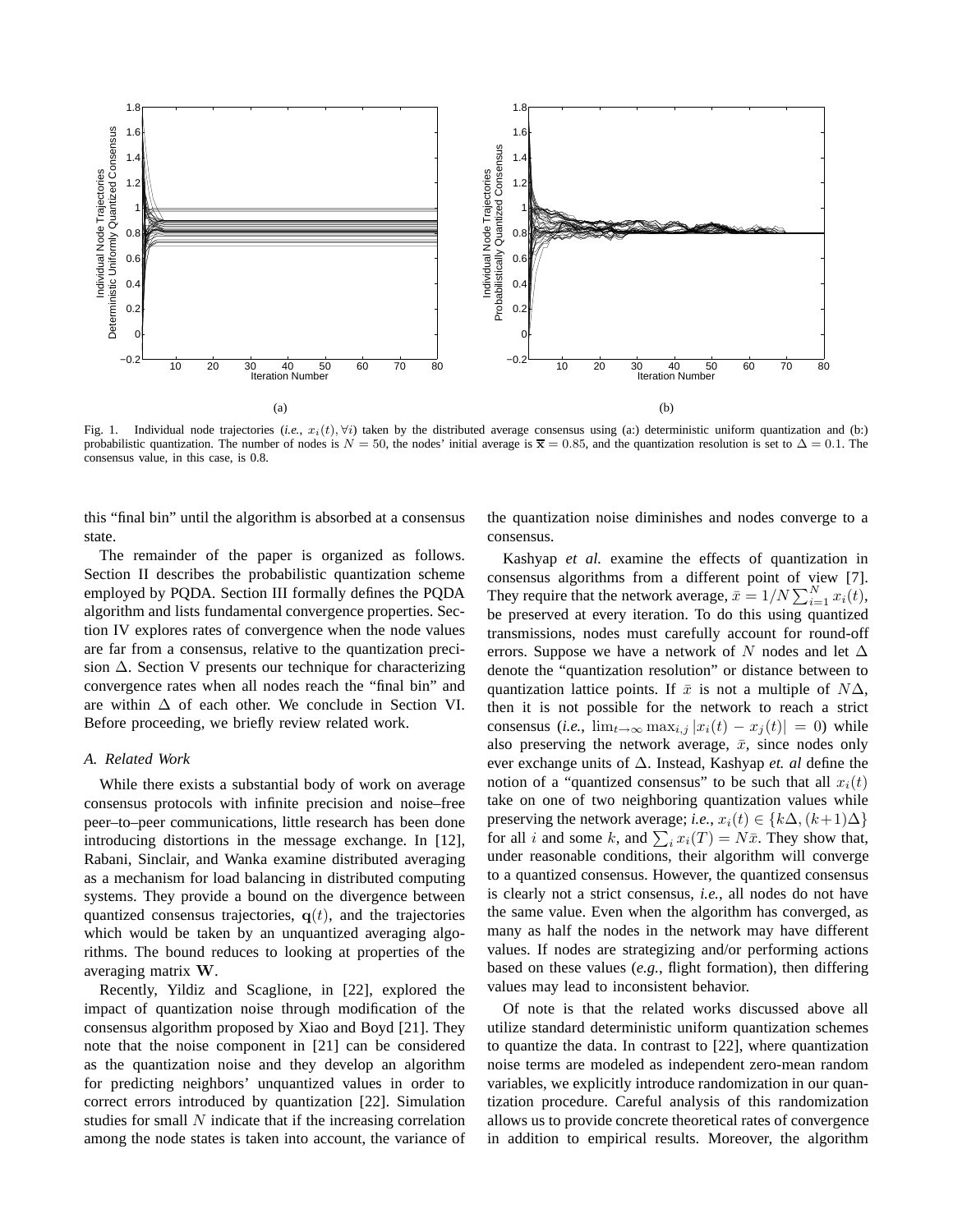proposed in this paper converges to a strict consensus, as opposed to the approximate "quantized consensus" achieved in [7] which is clearly not a strict consensus and does not preserve the average, however the network average may not be preserved perfectly by our algorithm. In addition to proving that our algorithm converges, we show that the network average is preserved in expectation, and we characterize the limiting mean squared error between the consensus value and the network average.

### II. PROBABILISTIC QUANTIZATION

Suppose that the scalar value  $x_i \in [-U, U] \subset \mathbb{R}$  lies in a bounded interval. Furthermore, suppose that we wish to obtain a quantized message  $q_i$  with length l bits, where l is application dependent. We therefore have  $L = 2^l$ quantization points given by the set  $\tau = {\tau_1, \tau_2, \ldots, \tau_L}.$ The points are uniformly spaced such that  $\Delta = \tau_{j+1} - \tau_j$ for  $j \in \{1, 2, ..., L - 1\}$ . It follows that  $\Delta = 2U/(2^l - 1)$ . Now suppose  $x_i \in [\tau_i, \tau_{i+1})$  and let  $q_i \triangleq \mathcal{Q}(x_i)$  where  $Q(\cdot)$  denotes the PQ operation. Then  $x_i$  is quantized in a probabilistic manner:

$$
\Pr\{q_i = \tau_{j+1}\} = r, \text{ and, } \Pr\{q_i = \tau_j\} = 1 - r \tag{1}
$$

where  $r = (x_i - \tau_i)/\Delta$ . The following lemma, adopted from [19], discusses two important properties of PQ.

*Lemma 1 ([19]):* Suppose  $x_i \in [\tau_j, \tau_{j+1})$  and let  $q_i$  be an *l*-bit quantization of  $x_i \in [-U, U]$ . The message  $q_i$  is an unbiased representation of  $x_i$ , *i.e.*,

$$
\mathbb{E}\{q_i\} = x_i, \text{ and, } \mathbb{E}\{(q_i - x_i)^2\} \le \frac{U^2}{(2^l - 1)^2} \equiv \frac{\Delta^2}{4}.
$$
 (2)

# III. PROBABILISTICALLY QUANTIZED DISTRIBUTED AVERAGING

This section describes the PQDA algorithm introduced in [1, 2]. We assume each node begins with initial condition  $x_i(0) = y_i$ , as before. At iteration t, nodes independently quantize their values via

$$
q_i(t) = Q(x_i(t)). \tag{3}
$$

These quantized values are exchanged among neighbors, and the usual consensus linear update is performed via

$$
\mathbf{x}(t+1) = \mathbf{Wq}(t). \tag{4}
$$

Let  $J = N^{-1}11^T$ . Following Xiao and Boyd [20], we assume that W is a symmetric stochastic matrix which satisfies  $W1 = 1$ ,  $1^T W = 1^T$ , and  $\rho(W - J) < 1$ , where  $\rho(\cdot)$  denotes the spectral radius. These properties suffice to guarantee that  $x(t)$  converges to the average consensus when perfect, unquantized transmissions are used [20].

Due to our use of probabilistic quantization,  $x(t)$  is a random process, and it is natural to ask: *Does* x(t) *converge, and if so, does it converge to a consensus?* In [1, 2], we show that  $x(t)$  indeed converges almost surely to a consensus.

*Theorem 1 ([1, 2]):* Let  $\mathbf{x}(t)$  be the sequence of iterates generated by the PQDA algorithm defied in (3) and (4). Then

$$
\Pr\left(\lim_{t\to\infty}\mathbf{x}(t)=\tau^*\mathbf{1}\right)=1,
$$

for some quantization point  $\tau^* \in \tau$ .

Proofs of all the theorems stated in this section can be found in [2].

The limiting quantization point,  $\tau^*$ , is not equal to  $\bar{x}$ in general, since  $\overline{x}$  is not necessarily divisible by  $\Delta$ . This compromise is required if we want to guarantee convergence to a consensus in the quantized setting. The theorem above only guarantees to a convergence and does not say anything about how close  $\tau^*$  will be to  $\overline{x}$ . The following results quantify the accuracy of PQDA.

*Theorem 2 ([1, 2]):* For the sequence  $x(t)$  of iterates generated by PQDA steps (3) and (4),

$$
\mathbb{E}\left\{\lim_{t\to\infty}\mathbf{x}(t)\right\}=\bar{x}\mathbf{1}.
$$

*Theorem 3 ([2]):* For the sequence  $x(t)$  of iterates generated by PQDA steps (3) and (4),

$$
\lim_{t\to\infty}\lim_{N\to\infty}\mathbb{E}\left\{\frac{1}{N}\|\mathbf{q}(t)-\bar{\mathbf{x}}\|\right\}\leq\frac{\Delta}{2}\frac{1}{1-\rho(\mathbf{W}-\mathbf{J})}.
$$

Thus, PQDA converges to  $\overline{x}$  in expectation. The upper bound on the standard deviation given in Theorem 3 contains two terms. First, the  $\Delta/2$  worst-case error is due to our use of quantization. The second term,  $(1 - \rho(W - J))^{-1}$ , relates to how fast information can diffuse over the network, which is directly a function of the network topology. The more iterations that are required to reach consensus, the more time probabilistic quantization must be applied, and each time we quantize we potentially introduce additional errors.

## IV. CONVERGENCE ANALYSIS: FAR FROM CONSENSUS

To get a handle on the rate of convergence of PQDA, we begin by studying how spread out the individual node values are over the interval  $[-U, U]$ . Let  $I(t)$  =  $[\min_i q_i(t), \max_i q_i(t)]$ . It is easy to show (see [2]) that  $I(t + 1) \subseteq I(t)$ . This follows since, by our constraints on W, each  $x_i(t+1)$  is a convex combination of components of  $q(t)$ . Therefore, after iterating and quantizing, the minimum value can never decrease and the maximum cannot increase. The analogous result also holds if one defines  $I(t)$  in terms of the components of minimum length quantization range of  $\mathbf{x}(t)$ .

Next, let  $r_{\mathbf{q}}(t) = \max_{i,j} q_i - q_j$  denote the range of quantized network values at time t. Clearly, since  $x(t)$ converges to a consensus, eventually  $r_{q}(t)$ . Our first results dealing with rates of convergence for PQDA examine the rate at which  $r_{q}(t)$  tends to zero.

*Theorem 4 ([2]):* Let  $r_{\mathbf{q}}(t)$  be as above, and let  $r_{\mathbf{x}}(0) =$  $\max_{i,j} x_i(0) - x_j(0)$ . Then

$$
\mathbb{E}\left\{r_{\mathbf{q}}(t)\right\} \le \sqrt{\frac{N-1}{N}}\rho^{t}(\mathbf{W}-\mathbf{J})\;r_{\mathbf{x}}(0) + 2\Delta.
$$

Ignoring the  $2\Delta$  term for a moment, we see that the range of values decays geometrically at a rate proportional to the spectral gap of W,  $\rho(W - J)$ . In fact, this is the same rate at which standard, unquantized consensus converges, so we see that when  $r_{q}(t)$  is large, errors due to quantization do not significantly hamper the rate of convergence. On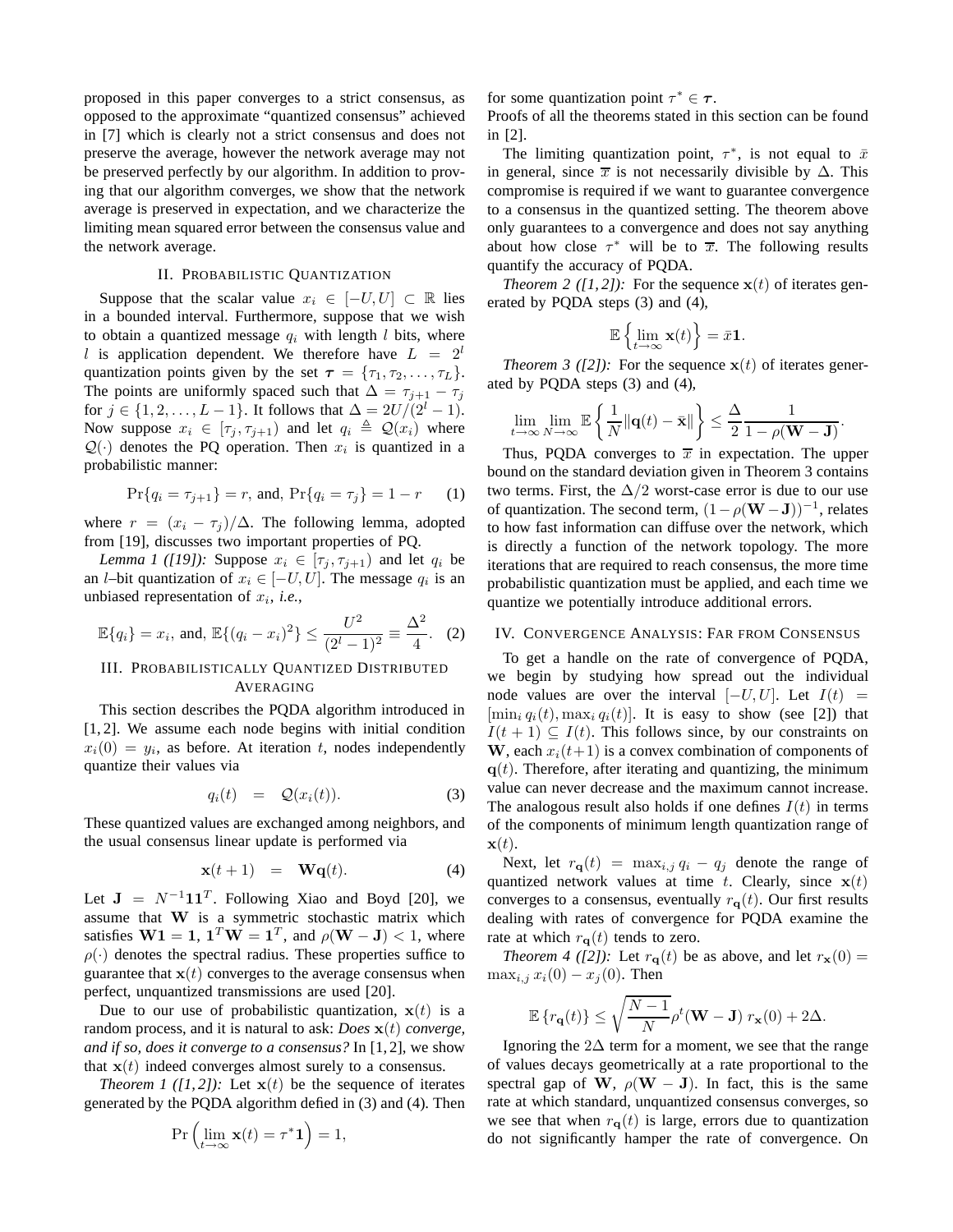

Fig. 2. This figure plots the range,  $r_{q}(t)$ , as a function of iteration number. The solid curve shows our theoretical upper bound, the dashed curve is generated empirically by averaging over 5000 Monte carlo simulations. Also plotted for reference is the curve of standard unquantized DA (SDA) that is generated empirically by averaging over 5000 Monte carlo simulations. For the first 20 iterations, PQDA converges at essentially the same rate as unquantized distributed averaging. However, around 20 iterations, all of the values  $q_i(t)$  are within one or two  $\Delta$ , and convergence slows down considerably.

the other hand, this result is loose in the sense that it only implies  $r_{q}(t) \leq 2\Delta$ , at best. However, we know that PQDA converges almost surely, so eventually  $r_{q}(t) = 0$ . The gap is due to worst-case analysis employed to obtain the result. Empirically, we observe that  $r_{q}(t)$  does indeed tend to zero, but when convergence is nearly obtained (*i.e.*, when  $r_{\mathbf{q}}(t) = \Delta$  or 2 $\Delta$ , the rate of decay is significantly slower than that of unquantized consensus. Figure 2 depicts  $r_{q}(t)$ as a function of iteration. The plot shows our bound, and a simulated curve obtained by averaging over 5000 Monte Carlo trials. In this simulation we use a network of  $N = 50$ nodes, with quantizer precision  $\Delta = 0.2$ . In the figure we see that around the time when  $r_{q}(t) = 2\Delta$  (roughly the first 20 iterations, also plotted the simulated range of the unquantized standard DA (SDA)), the rate of convergence undergoes a smooth transition and slows down significantly. Next, we look at characterizing the rate of convergence during this final phase, focusing on the final step, without loss of generality, from  $r_{\mathbf{q}}(t) = 1$  to  $r_{\mathbf{q}}(t) = 0$ .

#### V. CONVERGENCE ANALYSIS: FINAL BIN

Next, we consider the convergence of the probabilistically quantized consensus algorithm after the time step that all the node state values are in the  $\Delta$  length quantization bin, *i.e.*,  $r_{q}(t) = \Delta$ . Without loss of generality, we assume that  $\mathbf{x}(t'+t) \in [0,1]^N$  indicating that  $\mathbf{q}(t) \in \{0,1\}^N$ , and that  $t'=0.$ 

Let us construct a Markov chain  $\mathbb Q$  with  $2^N$  states, where the chain states are given by  $\mathbb{Q} = {\{\mathbf{q}^0, \mathbf{q}^1, \dots, \mathbf{q}^{2^N}\}}$ , where  $\mathbf{q}^i \in \{0,1\}^N$  for  $i = 1, 2, ..., N$ . Hence  $\mathbf{q}(t) \in \mathbb{Q}$  for  $t \ge 1$ . The entries  $P_{ij}$  of the transition probability matrix **P** is given by

$$
P_{ij} = \Pr\{\mathbf{q}(t+1) = \mathbf{q}^j | \mathbf{q}(t) = \mathbf{q}^i\}.
$$
 (5)

Using the state recursion and utilizing the conditional independence of  $v_i(t)$  samples [19], we arrive at

$$
P_{ij} = \prod_{k=1}^{N} 1 - (q_k^j - \mathbf{w}^k \mathbf{q}^i)
$$
 (6)

where  $q_k^j$  and  $\mathbf{w}^k$  denote the k–th element of the state j and the k–th row of the weight matrix, respectively. Recall that the constructed Markov chain is an absorbing one. Renumbering the states in  $P$  so that the transient states comes first yields the canonical form:

$$
\mathbf{C} = \left[ \begin{array}{cc} \mathbf{Q} & \mathbf{R} \\ \mathbf{0} & \mathbf{I} \end{array} \right]. \tag{7}
$$

Here I and 0 are identity and zero matrices with appropriate sizes, respectively. The fundamental matrix of a Markov chain is given by,  $\mathbf{F} = (\mathbf{I} - \mathbf{Q})^{-1}$ . The entry  $F_{ij}$  of  $\mathbf{F}$ gives the expected number of times that the process is in the transient state  $i$  if it is started in the transient state  $i$ . Let  $\eta_i$  be the expected number of steps before the chain is absorbed, given that the chain starts in state i, and let  $\eta$ be the column vector whose *i*-th entry is  $\nu_i$ . Then  $\nu = F1$ . Moreover, Let  $B_{ij}$  be the probability that an absorbing chain will be absorbed in the absorbing state  $j$  if it starts in the transient state *i*. Let **B** be the matrix with entries  $B_{ij}$ . Then,  $B = FR$ , where R is as in the canonical form.

Unfortunately, the exact computation of the expected number of steps to absorption requires inversion of matrix with size  $2^N - 1 \times 2^N - 1$ , which is a challenging task. To overcome this drawback, in the following, we investigate a Markov chain with  $N/2 + 1$  states, requiring the inversion of a matrix of manageable size  $N/2 \times N/2$  with trade–off of yielding only bounds on the expected number of steps to absorption.

We employ the reduction techniques outlined in [16] to analyze the convergence of the Markov chain. We need to introduce a modification, since it is not computationally feasible to compute or process the  $2^N - 1 \times 2^N - 1$  probability transition matrix, as required in [16].

#### *A. Preliminaries*

We first introduce some notation and recall some definitions. The definitions are extracted from [16] and [15].

*Definition 1 (Strong order):* Let U and V be two  $\mathbb{R}^n$ valued random variables.  $U$  is smaller than  $V$  in the sense of *strong order*, if and only if for all nondecreasing real functions f from  $\mathbb{R}^n$  (in the sense of componentwise ordering on  $\mathbb{R}^n$ ), we have  $\mathbf{E}f(U) \leq \mathbf{E}f(V)$ , provided that the expectations exist.

If this conditions holds, then it is denoted  $U \leq_{st} V$ .  $\leq_{st}$  is a partial order, *i.e.*, reflexive, antisymmetric and transitive. In the case where U and V are  $\{1, \ldots, m\}$ -valued random variables,  $U \leq_{st} V$  if and only if  $\forall i \in E$ ,  $\sum_{k \geq i} u(i) \leq$  $\sum_{k\geq i} v(i)$ , where u and v are the probability distributions of  $\overline{U}$  and V. This last relation is also denoted  $u \leq_{st} v$ .

*Definition 2* ( $\leq_{st}$  *comparison of stochastic matrices)*: Let A and B be two  $\eta \times \eta$  stochastic matrices indexed by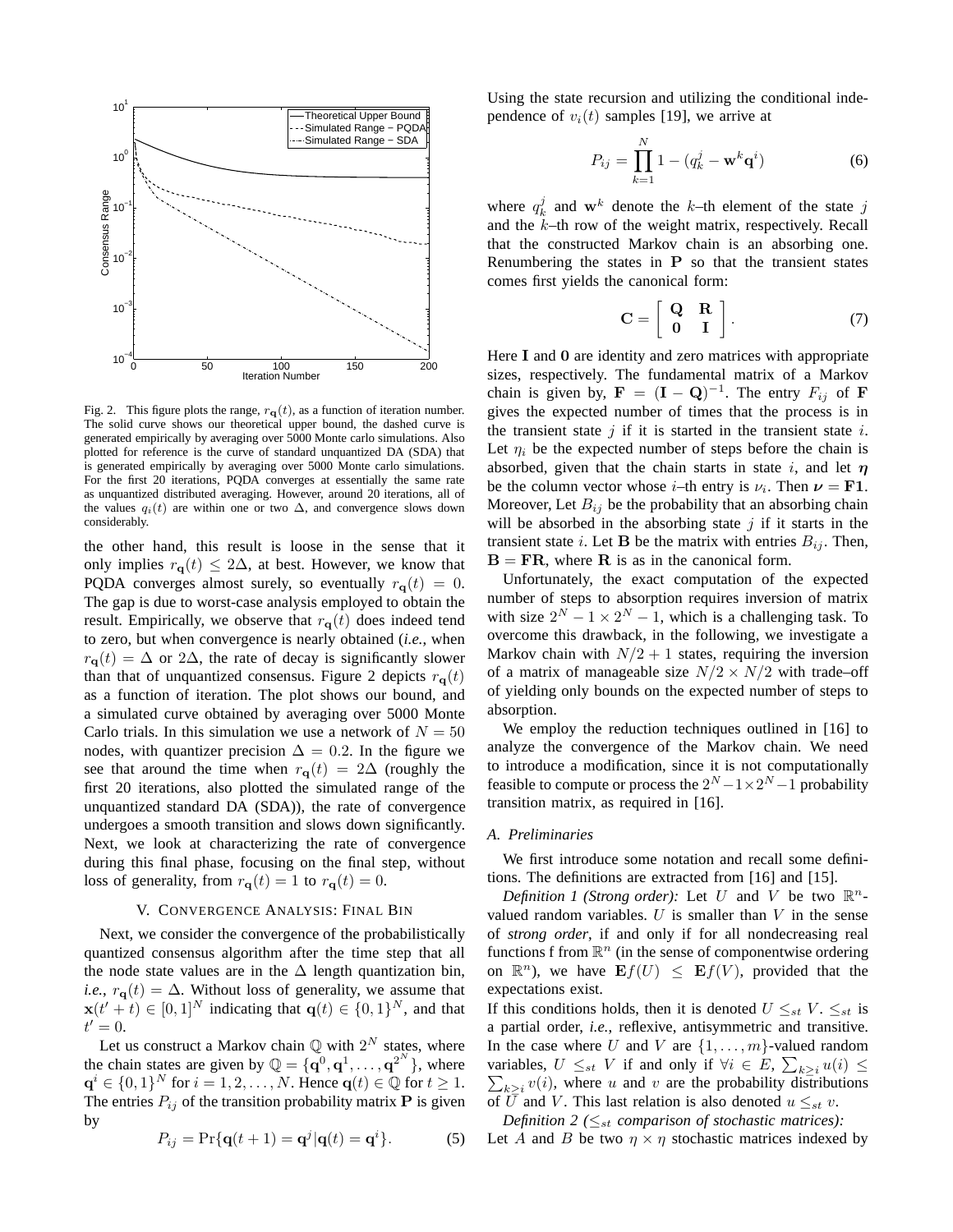elements of E.

$$
A \leq_{st} B \iff \forall i \in E, \ A(i, \cdot) \leq B(i, \cdot). \tag{8}
$$

*Definition 3* ( $\leq_{st}$ -*Monotonicity):* Let A be an  $\eta \times \eta$ stochastic matrix. We say that  $A$  is monotone in the sense of  $\leq_{st}$  if and only if

$$
\forall i < \eta, \quad A(i, \cdot) \leq_{st} A(i+1, \cdot). \tag{9}
$$

*Definition 4* ( $\leq_{st}$ *-monotone optimal matrix):* Let A be a stochastic matrix. M is the  $\leq_{st}$ -monotone optimal matrix with respect to  $A$  if it is the lowest (the greatest) with respect to the partial order  $\leq_{(st)}$  such that  $A \leq_{st} M$  ( $M \leq_{st} A$ ).

## *B. Truffet's Reduction techniques*

Let  $\chi = (\pi, P)$  be a discrete-time homogeneous Markov chain with totally ordered state space  $E = \{1, \ldots, \eta\}$  (with respect to a canonical order on  $\mathbb{N}, \leq$ ). Here  $\pi$  is the initial distribution and P is the associated Markov transition matrix. The random variable  $\chi(t)$  represents the state of the system at epoch t. This chain is used to represent the progression through the quantization states, so the states are the q-vectors and  $\eta = 2^N - 1$ . Let  $k(\mathbf{q}) = \min(\sum_{i=1}^N q_i, N - \sum_{i=1}^N q_i)$ . This value captures the minimum Manhattan distance of q to an absorbing state. We establish an ordering by requiring that for any two states labelled i and j, such that  $i < j$ , the associated q-vectors, denoted  $q^{(i)}$  and  $q^{(j)}$  satisfy  $k(q^{(i)}) \ge$  $k(\mathbf{q}^{(j)})$ . If the equality holds, then states are ordered by considering the q vectors as binary numbers.

Following [16], consider the surjective mapping  $\epsilon : E \rightarrow$  $\Sigma = \{1, ..., L\}, \ \ 0 < L < \eta \text{ such that } \mathbb{E} = (\epsilon^{-1}(I))_{I=1,...,L}$ are lumped states that form a partition of E. We assume  $\epsilon$  is non-decreasing, and indeed, in our case, we define  $\epsilon(\chi(j)) =$  $N/2 - k(\mathbf{q}^{(j)}) + 1$ , implying  $L = N/2 + 1$ . Denote  $\epsilon(\chi) \triangleq$  $(\epsilon(\chi(t)))_{t\in\mathbb{N}}.$ 

The reduction technique presented by Truffet strives to generate stochastic matrices that bound the transition matrix of the lumped Markov chain. The goal is to develop these matrices such that the associated Markov chains, denoted  $Y$ and  $\overline{Y}$ , satisfy, for all t:

$$
(\underline{Y})(0), \ldots, \underline{Y}(t)) \leq_{st} (\epsilon(\chi(0)), \ldots, \epsilon(\chi(t)))
$$
  

$$
\leq_{st} ((\overline{Y})(0), \ldots, \overline{Y}(t)).
$$

Let us denote the cardinality of  $\epsilon^{-1}(I)$  as  $\eta_I$ ,  $I =$  $1, \ldots, L$ . We assume that for  $I = 1, \ldots, L$ ,  $E(I) =$  $\epsilon^{-1}(I) = [a_I, b_I],$  with  $a_{I+1} = b_I + 1, I = 1, ..., L - 1$ and  $a_I = 1$  and  $b_L = \eta$ . Denote by  $\mathcal{A}(E)$  the set of all probability distributions on  $E$ , and equivalently denonote by  $\mathcal{A}(\Sigma)$  the set of all probability distributions on  $\Sigma$ .

We recall the result concerning ordinary lumpability, presented in [16], as adapted from [4]. Consider an E-valued Discrete-time Markov Chain  $\Phi = (\alpha, A)$ .

*Result 1:* If  $\forall I, J \in \Sigma, \forall i \in E(I), o(I, J) = A(i, E(J))$ does not depend on  $i$ , then matrix  $A$  is said to be ordinary lumpable with respect to partition  $\mathbb E$  and  $\forall \alpha \in \mathcal A(E)$  the process  $\epsilon(\Phi)$  is a  $\Sigma$ -valued discrete-time Markov Chain with  $L \times L$  transition probability matrix  $A_o^{\epsilon}$  defined by

$$
\forall I, J \in \Sigma, \qquad A_o^{\epsilon}(I, J) = o(I, J), \tag{10}
$$

and initial condition  $\alpha^{\epsilon}$ . The Markov chain  $\Phi$  is said to be ordinary lumpable with respect to  $\mathbb E$  and matrix  $A_o^\epsilon$  is referred to as an *ordinary lumped* matrix.

The key result from [16] (Lemma 2.1) relies on identifying a  $\leq_{st}$ -monotone optimal matrix  $\overline{M}$  and a discrete Markov chain  $\overline{\chi} = (\overline{\pi}, \overline{P})$ , such that (i)  $P \leq_{st} \overline{M} \leq_{st} \overline{P}$ ; (ii)  $\overline{P}$ is ordinary lumpable with respect to a partition  $E$ ; and (iii)  $\pi \leq_{st} \overline{\pi}$ . Under these conditions, the Σ-valued Markov chain  $\overline{Y}_o^{=st} \ (\overline{\pi}^{\epsilon},\overline{P}_o^{\epsilon})$  $\epsilon$ <sub>o</sub>) with  $\overline{P}_c^{\epsilon}$  $\int_{0}^{\infty}$  defined by (10) (with  $A = P$ ) is such that  $\epsilon(\chi) \leq_{st} \overline{Y}_o$ . Note that the result holds if  $\overline{M}$  is merely  $\leq_{st}$ -monotone (not optimal), but the resultant bounds on  $\epsilon(\chi)$  are not as tight.

In our case, we can set  $\overline{\pi} = \pi$  to satisfy the third condition. Lemma 3.1 from [16] provides a recipe for constructing an optimal ordinary lumped matrix  $\overline{P}$  given the  $\leq_{st}$ -monotone matrix  $\overline{M}$ . We first recall the definition of upper optimality in this setting:

*Definition 5:* Let M be an  $\eta \times \eta$  monotone matrix. O is an optimal upper  $L \times L$  matrix if and only if  $\forall I, K \in \Sigma$ , the quantity  $\sum_{J=K}^{L} O(I, J)$  is the smallest quantity such that:

$$
\forall k \in E(I), \sum_{J=K}^{N} \sum_{j \in E(J)} M(k, j) \leq \sum_{J=K}^{N} O(I, J)
$$

*Lemma 2 ([16], Lemma 3.1):* For any arbitrary partition E, and  $\leq_{st}$ -monotone matrix M, there exists an optimal ordinary lumped matrix  $\overline{P}_{o, opt}^{\epsilon}$ , which is defined by:

$$
\forall I, J \in \Sigma, \quad \overline{P}_{o, opt}^{\epsilon}(I, J) = \sum_{j=a_J}^{j=b_J} \overline{M}(b_I, j) \tag{11}
$$

Truffet provides an algorithm for identifying  $\overline{M}$ , but it requires calculation and processing of every state in the original  $\eta \times \underline{\eta}$  Markov chain. The construction of  $\overline{P}_{o,opt}^{\epsilon}(I, J)$ (and hence  $\overline{Y}$ ) does not require specification of the individual elements of  $\overline{M}(b_I, \cdot)$ ; it suffices to determine the sums over partitions. However, even this task, with  $\eta = 2^N - 1$ , is not computationally feasible in our case. We note that it is not essential to identify  $\overline{P}_{o, opt}^{\epsilon}$ ; if we can specify an  $L \times L$ matrix  $\overline{P}_{a}^{\epsilon}$  $\sum_{o}^{\epsilon} (I, J)$  satisfying  $\overline{P}_{o, opt}^{\epsilon} \leq \overline{P}_{o}^{\epsilon}$  $\int_{0}^{\infty}$ , then we achieve a (potentially looser) bound.

The methodology for constructing a lower bounding Markov chain  $\underline{Y}_{o}$  such that  $\underline{Y}_{o} \leq_{st} \epsilon(\chi)$  is directly analogous to the method for  $\overline{Y}_o$ . We now present a method, for our specific problem scenario, for constructing a  $\underline{P}_o^{\epsilon}(I, J)$ that does not involve direct specification of  $M$  or access to all states in the chain  $\chi$ .

#### *C. Convergence results*

We identify a partition  $\Sigma$  defined by the values  $\epsilon(\chi(j))$  =  $N/2-k(\mathbf{q}^{(j)})+1$ . Let us denote, for  $J \in \Sigma$ ,  $k(J) \triangleq (k(\mathbf{q}^{(j)})$ for any  $j \in J$ . The key observation is the following. For  $i \in I$  and  $I \in \Sigma$ ,

$$
P(i, J) \triangleq \sum_{j=a_J}^{j=b_J} P(i, j)
$$
\n(12)

$$
= \begin{cases} B(k(J); W\mathbf{q}^{(i)}) + B(N - k(J); W\mathbf{q}^{(i)}) & k(J) \neq N/2 \\ B(k(J); W\mathbf{q}^{(i)}) & k(J) = N/2 \end{cases}
$$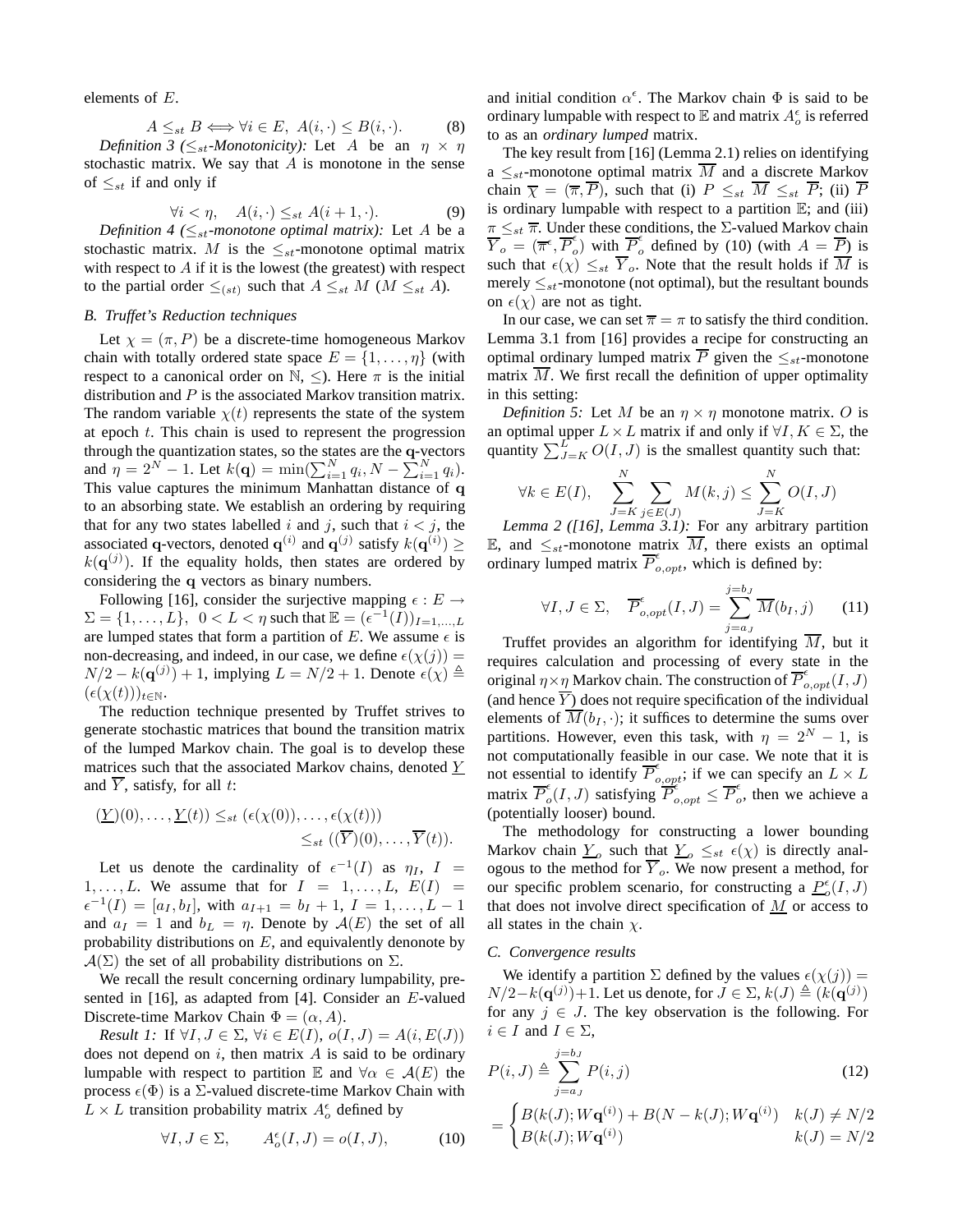where  $B(\ell; \mathbf{p})$  denotes the Poisson-Binomial distribution,

$$
B(\ell;p) = \left\{ \prod_{j=1}^{n} (1-p_j) \right\} \sum_{1 \le j_1 < \dots & j_\ell \le n} \prod_{z=1}^{\ell} \frac{p_{j_z}}{1-p_{j_z}} \tag{13}
$$

We can construct the matrix  $\overline{P}_o^{\epsilon}$  $\int_{o}^{\epsilon}$  by ensuring that for all  $i \in I$  and  $I, K \in \Sigma$ ,

$$
\sum_{J=K}^{L} \overline{P}_{o}^{\epsilon}(I,J) \le \sum_{J=K}^{L} \sum_{j=a_J}^{j=b_J} P(i,j)
$$

We can achieve this by upper-bounding sums of the expressions in (12).

Let  $\#\text{neigh}(i)$  denote the cardinality of the set of neighbours of the nodes with value 1 in state  $q^{(i)}$ . Suppose that the matrix W satisfies the condition that for all  $i, i' \in I$  and  $I, K \in \Sigma$ ,

$$
\sum_{J=K}^{L} \sum_{j=a_J}^{j=b_J} P(i,j) \le \sum_{J=K}^{L} \sum_{j=a_J}^{j=b_J} P(i',j)
$$

if  $\#\text{neigh}(i) \leq \#\text{neigh}(i').$ 

If we can find the set of states  $I^*$  such that  $\#\text{neigh}(i^*) \leq$  $\#\text{neigh}(i')$  for all  $i^* \in I^*, i' \in I$ , and this set of states is small for each  $I$ , then we can perform a two-step reduction procedure. We first eliminate all rows except those belonging to the sets  $I^*, I \in \Sigma$ . Then we can apply the procedure outlined in [16] to identify a suitable  $\overline{P}_a^{\epsilon}$  $\int_{0}^{\infty}$ . The reason for pursuing this approach is that very effective heuristics can be developed for searching for the set  $I^*$ , whereas direct identification of  $\overline{P}_{o}^{\epsilon}$  $\int_{o}$  is intractable for large N.

If it is impossible to identify the states belonging to  $I^*$ , then it may be possible to upper bound  $\# \text{neigh}(i^*)$  and lower bound the variance and third-moment of the non-zero component of  $P(i^*, \cdot)$ . Then we can develop bounds for  $P(i^*, \cdot)$ itself, which is a Poisson-Binomial, using an approximation scheme based the Krawtchouk expansion outlined in Section V-D. The upper bound forms a suitable  $\overline{P}_o^{\epsilon}$  $\frac{1}{\sigma}$ 

## *D. The Krawtchouk Expansion*

Let  $S_N = X_1 + X_2 + \cdots + X_N$  denote the sum of N independent Bernoulli random variables,  $X_i$ , each having success probabilities

$$
\Pr\{X_j = 1\} = 1 - \Pr\{X_j = 0\} = p_j \in [0, 1] \tag{14}
$$

for  $j = 1, 2, ..., N$ . The distribution  $Pr{S_N = n}$  is commonly referred to as the Poisson–Binomial distribution and is denoted  $B(N, \mathbf{p})$ , where p denotes the vector of success probabilities; the exact expression for  $B(N, \mathbf{p})$  is given by (13). Since  $B(N, \mathbf{p})$  has a complicated structure, it is often approximated by other distributions. The most notables are normal approximations and the Edgeworth expansion [10, 18], and Poisson approximations and expansion related to Charlier polynomials [5, 9]. In the following, we consider the approximation of the distribution of  $S_N$  by the Binomial distribution  $\mathcal{B}(N, p)$  with parameter N and arbitrary success probability p proposed by Roos [13] due to its ability to provide point metric bounds requires to bound the considered convergence time. In the following, we define the point metric bound [13].

*Definition 6:* Let  $Q_1$  and  $Q_2$  denote finite signed measures which are concentrated on  $\mathbb{Z}_+ = \{0, 1, \ldots\}$  and satisfy that  $Q_1(\mathbb{Z}_+) = Q_2(\mathbb{Z}_+)$ , then, the point metric measure between  $Q_1$  and  $Q_2$  is given by

$$
d(Q_1, Q_2) = \sup_{m \in \mathbb{Z}_+} |Q_1(\{m\}) - Q_2(\{m\})|.
$$
 (15)

Before, we present the main result of Roos, let us introduce the following notations to simplify the presentation:

$$
\overline{p} = \frac{1}{N} \sum_{j=1}^{N} p_j, \ \eta(p) = 2\gamma_2(p) + \gamma_1^2(p), \ \theta(p) = \frac{\eta(p)}{2Npq} \ \ (16)
$$

with  $\gamma_k(p) = \sum_{j=1}^N (p - p_j)^k$ . The following theorem, adopted from [13], gives a bound on the point metric measure for approximating the Poisson–Binomial distribution with a Binomial one.

*Theorem 5:* Let  $n \in \{2, 3, ...\}$  and  $0 < x_1 < x_2 <$  $x_3 < n + 1$  be the zeros of  $K_3(x, n + 1, \overline{p})$ , where  $K_i$ denotes the Krawtchouk polynomial of degree  $j$ . Then,  $d(B(N, \mathbf{p}), \mathcal{B}(N, \overline{p})) = H + R$ , where

$$
H = \frac{\gamma_2}{N(N-1)[\overline{pq}]^2} \times \max\{|K_2(\lfloor x_i \rfloor, N, \overline{p})|b(\lfloor x_i \rfloor, N, \overline{p})|i \in \{1, 2, 3\}\}\
$$
\n(17)

and

$$
|R| \le |\gamma_3| \min \left\{ \frac{2.398}{[N\overline{pq}]^2}, 1 \right\} + \min \left\{ \frac{1.627\theta^2 (1 - 0.75\sqrt{\theta})}{\sqrt{N\overline{pq}} (1 - \sqrt{\theta})^2}, 3.695\gamma_2^2 (1 + 2\sqrt{\gamma_2} \exp(4\gamma_2)) \right\}
$$
(18)

with  $\gamma_k = \gamma_k(\overline{p}), \theta = \theta(\overline{p})$  and  $\overline{q} = 1 - \overline{p}$ .

Note that the point metric bound includes the Krawtchouk polynomials given by

$$
K_j(x, N, p) = \sum_{k=0}^j \binom{N-x}{j-k} \binom{x}{k} (-p)^{j-k} q^k. \tag{19}
$$

Note that we are specifically interested Krawtchouk polynomials of degree two and three; finding the roots of  $K_3$  and evaluating those roots in  $K_2$ . From the theory of orthogonal polynomials, it follows that zeros of the Krawtchouk polynomials are real, simple and lie in the interval  $(0, N)$  [13]. Hence, one can determine the roots of  $K_3$  using numerical techniques. Moreover, closed–form expressions exist for  $K_2$ rendering the evaluation of obtained roots trivial.

#### *E. Example*

In this section, we include the results of a convergence analysis of the W matrix used in simulations described in Section IV. For this matrix, we perform a branch-and-bound search procedure to identify the sets  $I^*$ . This procedure is a greedy search that initially selects  $K$  of the sets with  $k(\mathbf{q}^{(j)}) = 1$ , choosing those with the smallest neighbour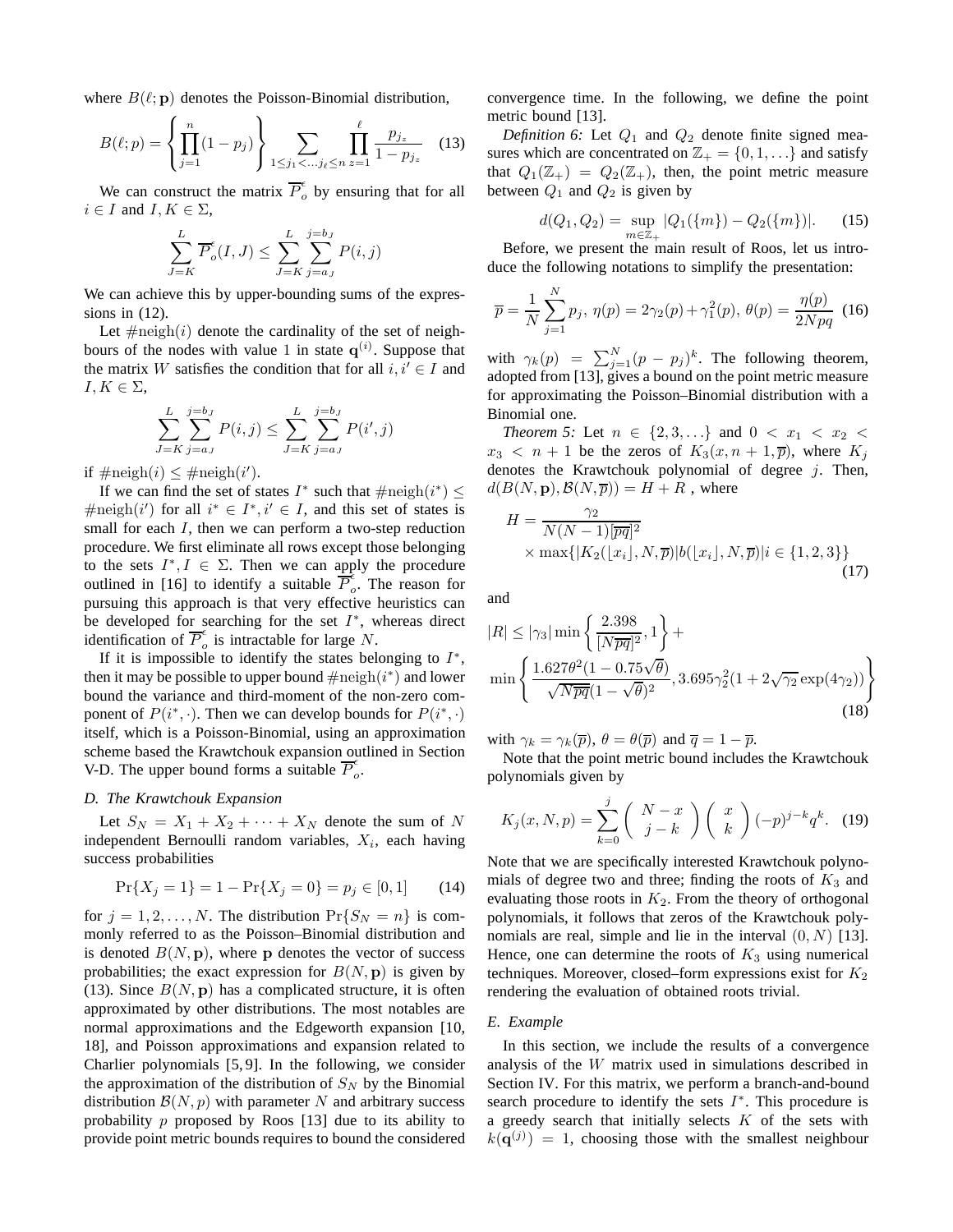

Fig. 3. Bounds on the expected number of iterations to convergence after entry into the final bin. The lines with circle and diamond markers show the lower and upper bounds, as derived from the branch-and-bound search, combined with the lumped-state Markov chain analysis. The empirical mean, derived from 5000 trials for each initial k-value, is depicted by the line with square markers. Error bars depict 5 and 95 percentiles; outliers are shown with the "+" marker.

cardinalities  $(K$  is an algorithm constant defining the degree of branching in the search). Subsequently it attempts to grow each of these sets by adding one neighbour. Through this process it creates  $K'$  sets, but at each step it retains only the  $K$  with smallest neighbour cardinalities. The process ends when the examined sets satisfy  $k(\mathbf{q}^{(j)}) = N/2$ .

We now apply the procedure of [16] to develop stochastic matrices that provide upper- and lower- bounds on the expected time to absorption for the original Markov chain. Figure 3 depicts the results, showing the upper and lower bounds (dashed) and the expected time to convergence, estimated empirically, by running 5000 simulations for each value of  $k(\mathbf{q}^{(i)})$  from random initial states. The significant number of outliers and the substantial variance indicate the value of analytical bounds. The state-space is very large even with only 50 nodes and it is very difficult to reliably evaluate convergence times through empirical studies.

## *F. An Empirical Observation*

We investigate the average convergence time of the distributed average consensus using probabilistic quantization for varying  $\Delta \in \{0.05, 0.1, 0.2\}$  against the number of nodes in the network, Fig. 4(a) and (b). We also show the average number of iterations taken to achieve the final quantization bin. Moreover, Fig. 4(c) and (d) plots the average normalized distance to the closest absorbing state at the first time step when all the quantized node state values are in the final quantization bin. The initial state averages are  $\bar{\mathbf{x}}(0) = 0.85$ and  $\overline{\mathbf{x}}(0) = 0.90$ , and the connectivity radius is  $d =$ and  $\bar{x}(0) = 0.90$ , and the connectivity radius is  $d = \sqrt{4 \log(N)/N}$ . Each data point is an ensemble average of 10000 trials. Note that the convergence time increases with the number of nodes in the network. The plots suggest that the number of iterations taken by the PQDA algorithm to converge to final quantization bin decreases as  $\Delta$  increases. This can be seen by noting that the algorithm has to go

through less "averaging" (multiplication with the weight matrix) before arriving at the final bin. It is hence clear that the algorithm needs to run for a smaller number of iterations to arrive at a larger final bin size.

On the other hand, the expected number of iterations taken to achieve consensus is dominated by the number of iterations taken to converge to an absorbing state after all the node values are in the final bin. Probabilistic quantization is the dominant effect in the final bin. In fact, the time taken to converge to an absorbing state is heavily dependent on the distance to that absorbing state at the first time step when all values enter the final bin. This distance is affected by two factors. First, if more averaging operations occur prior to the instant  $t_{\Delta} = \min\{t : r_{\mathbf{x}}(t) \leq \Delta\}$ , then there is more uniformity in the values, decreasing the distance from each  $x_i$  to  $\bar{x}$ . Second, if the initial data average  $\bar{x}$  is close to a quantization point, then, on average,  $x(t<sub>\Delta</sub>)$  will be closer to an absorbing state (note that  $\mathbb{E}\{\mathbf{1}^{\mathrm{T}}\mathbf{q}(t)\} = \mathbf{1}^{\mathrm{T}}\mathbf{x}(0)$ ). These observations explain the results of Fig. 4. Note that the convergence time order for  $\overline{\mathbf{x}}(0) = 0.85$  and  $\overline{\mathbf{x}}(0) = 0.90$ cases flip for  $\Delta = 0.2$  and  $\Delta = 0.1$ . That is due to the fact that the average distance to an absorbing when, at the first time step, all the node values enter the final bin is smaller for  $\bar{x}(0) = 0.85$  when  $\Delta = 0.2$  compared to  $\Delta = 0.1$ , and is smaller for  $\bar{x}(0) = 0.90$  when  $\Delta = 0.1$  compared to  $\Delta = 0.2$ . Moreover, note that  $\Delta = 0.05$  yields the smallest distance to an absorbing state for both initial conditions. Although, it takes more iterations to converge to final bin, in both cases, PQDA algorithm with  $\Delta = 0.05$  yields the smallest average distance to an absorbing state when all the node values enter to the final bin for the first time step, hence, the smallest average number of iterations to achieve the consensus.

## VI. CONCLUSION

This paper presented convergence results for PQDA. We show that when the range of node values is large, PQDA behaves essentially like standard distributed averaging, without quantization. When all nodes have values on two neighboring quantization points, convergence is slowed. We provide reduction techniques and approximations to bound the rate of convergence rate in this final stage of the algorithm.

#### **REFERENCES**

- [1] T. Aysal, M. Coates, and M. Rabbat. Distributed average consensus using probabilistic quantization. In *Proc. IEEE Statistical Signal Processing Workshop*, Madison, WI, Aug. 2007.
- [2] T. Aysal, M. Coates, and M. Rabbat. Probabilistically quantized distributed averaging. submitted to *IEEE Trans. Signal Procesing*, Sep. 2007.
- [3] S. Boyd, A. Ghosh, B. Prabhakar, and D. Shah. Randomized gossip algorithms. *IEEE Trans. Info. Theory*, 52(6):2508–2530, June 2006.
- [4] P. Buchholz. Exact and ordinary lumpability in finite Markov chains. *J. Appl. Probab.*, 31(1):59–75, Jan. 1994.
- [5] P. Deheuvels and D. Pfeifer. A semigroup approach to poisson approximation. *Annals of Probability*, 14:663–676, 1986.
- [6] A. Jadbabaie, J. Lin, and A. S. Morse. Coordination of groups of mobile autonomous agents using nearest neighbor rules. 48(6):988– 1001, 2003.
- [7] A. Kashyap, T. Basar, and R.Srikant. Quantized consensus. *Automatica*, 43:1192–1203, July 2007.